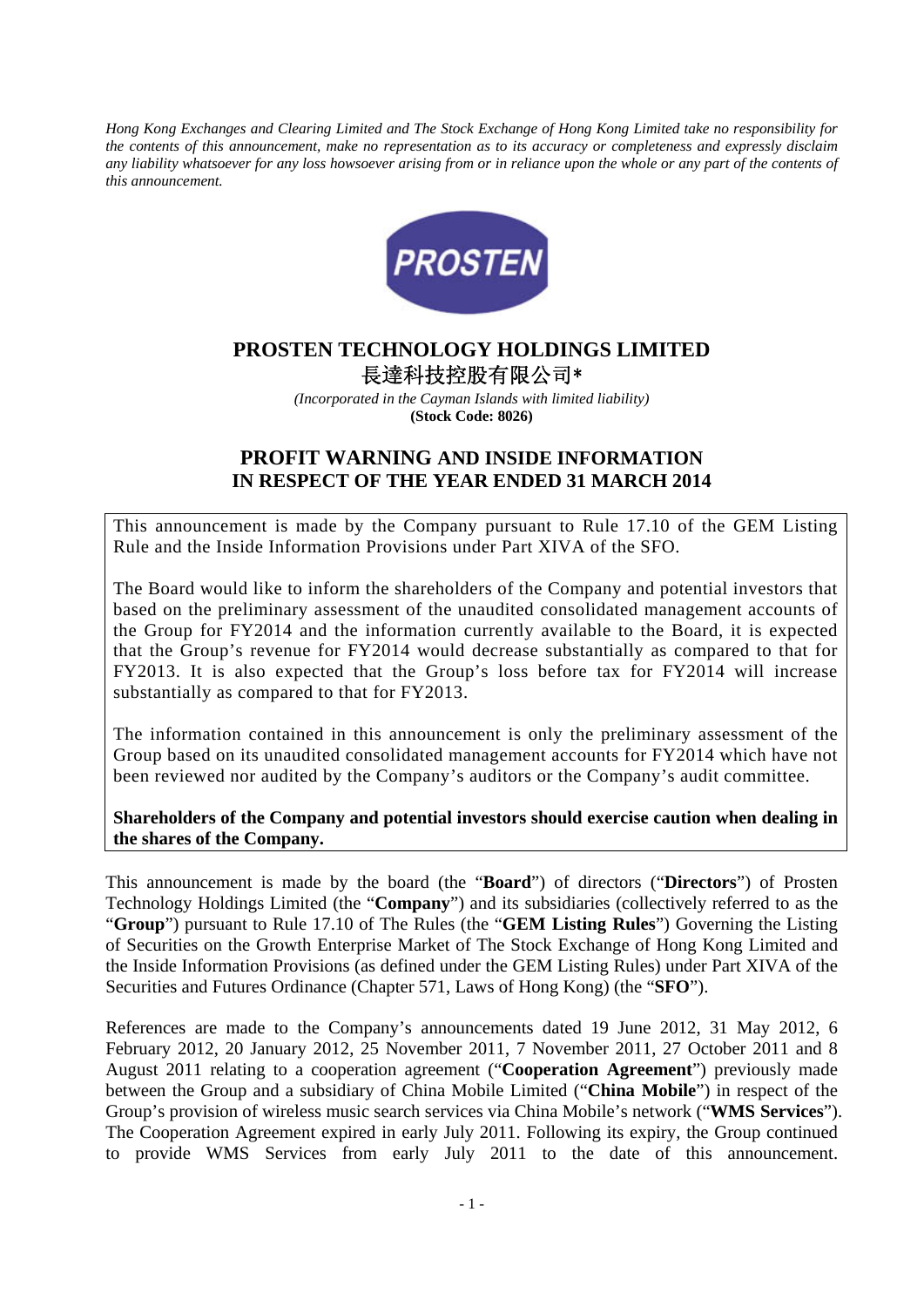After prolonged negotiation, an operational support services agreement ("**New Agreement**") was signed in early July 2012 between the Group and China Mobile (via a subsidiary) in connection with the provision of operational support services regarding the Group's WMS Services covering the period from July 2011 to July 2012 (which has been subsequently renewed). Pursuant to the New Agreement, both parties have agreed on a different charging model regarding the Group's WMS Services as compared with that set out in the Cooperation Agreement, and the Group would charge China Mobile a fixed operational support service fee (subject to adjustment) for its services rendered. Please refer to the Company's announcements dated 6 February 2014, 27 January 2014, 7 November 2013, 29 October 2013, 8 August 2013, 26 July, 2013, 18 June 2013, 4 June 2013, 4 February 2013, 1 February 2013, 8 November 2012, 1 November 2012, 7 August 2012, 31 July 2012 and 6 July 2012 for further details of the New Agreement and its financial impacts.

Income in respect of the Group's services under the New Agreement and up to 31 March 2013 was recorded for the year ended 31 March 2013 (**"FY2013"**). Such income was higher than that derived from the renewal of the New Agreement for the year ended 31 March 2014 (**"FY2014"**).

On top of the above, the tight control measures imposed by the telecommunication operators over the wireless services providers for FY2014 have also caused a significant adverse impact on the Group's revenue and revenue from other wireless music search services decreased significantly. The overall decrease in the Group's FY2014 revenue also attributed by the Group's strategy of gradually move away from services with less attractive returns such as reading and lottery. The drop in revenue for FY2014 led to a drop in gross profit for FY2014.

Further, the FY2014 overall operating expenses was expected to increase as compared to FY2013 mainly due to certain one-off expenses such as cost of share options granted in FY2014 and impairment against doubtful debts.

For the above reasons, based on the best knowledge of the Board and information currently available to the Board, the Board would like to inform the shareholders of the Company and potential investors that based on the preliminary assessment of the unaudited consolidated management accounts of the Group for FY2014, it is expected that the Group's revenue for FY2014 would decrease substantially as compared to that for FY2013. It is also expected that the Group's loss before tax for FY2014 would increase substantially as compared to that for FY2013.

The Group is still in the process of finalising its financial results for FY2014. The information contained in this announcement is only based on the preliminary assessment made by the Board with reference to the unaudited consolidated management accounts of the Group for FY2014 and the information currently available to the Board and the same have not been reviewed nor audited by the Company's auditors or the Company's audit committee. Actual financial results of the Group for FY2014 will be disclosed in the annual results announcement in due course.

## **Shareholders of the Company and potential investors are advised to exercise caution when dealing in the shares of the Company.**

 By Order of the Board **PROSTEN TECHNOLOGY HOLDINGS LIMITED Yip Heon Keung**   *Chairman* 

Hong Kong, 22 May 2014